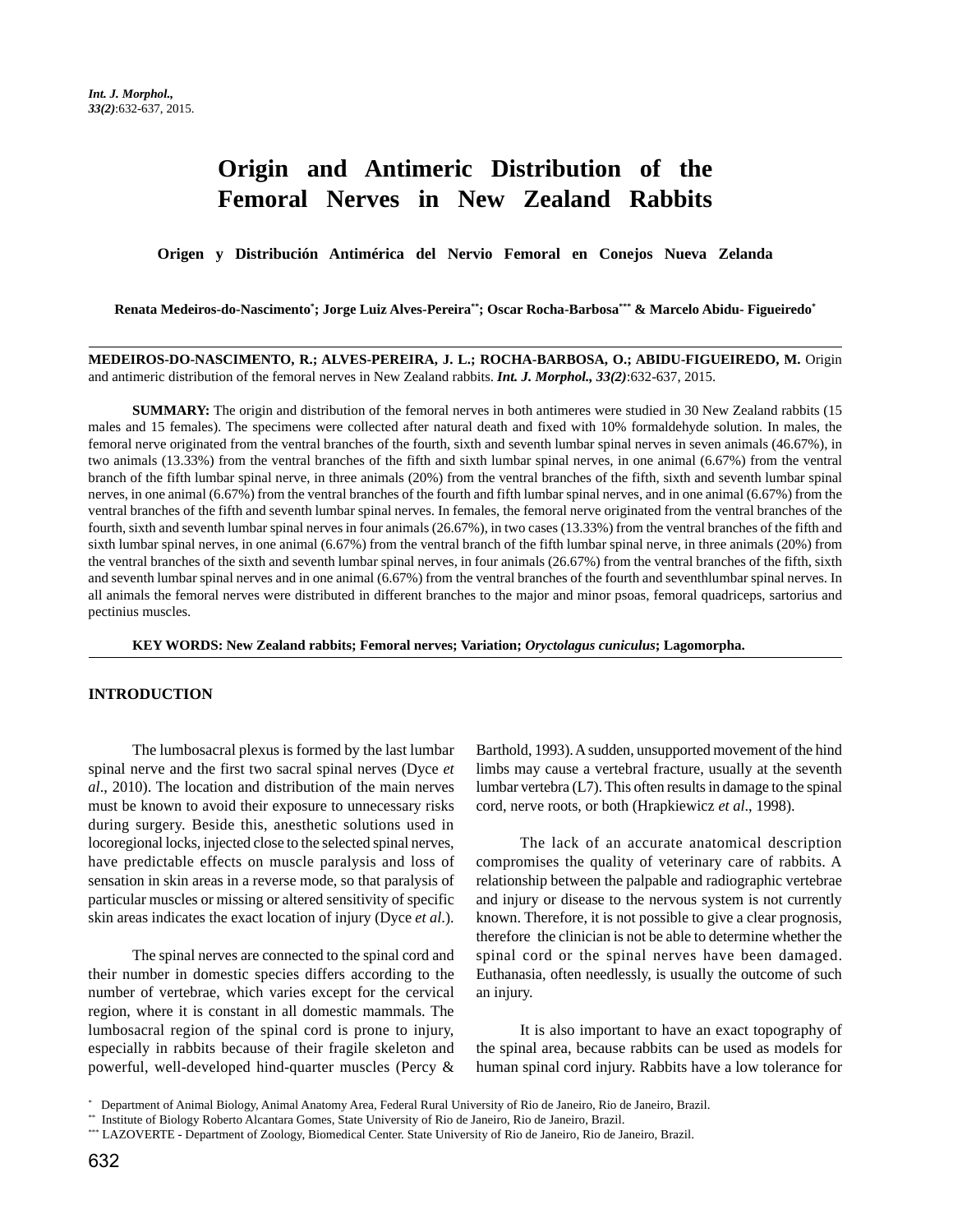spinal cord damage (Hiraizumi *et al*., 1990), whereas dogs, cats, and rats are much hardier and, as a result, are often active even after injury.

The aim of this study was to characterize the origin and distribution of muscular branches of the femoral nerves in New Zealand rabbits.

# **MATERIAL AND METHOD**

Thirty rabbits (15 males and 15 females) *Oryctolagus cuniculus* (Linnaeus, 1758), weighing an average of 2.5 kg with averagesnout-sacral length of 40.89 cm were used. All animals were part of the practical classes in surgery and were allocated to the animal anatomy area after being euthanized. The cadavers were positioned in the right lateral decubitus position to access the thoracic aorta through an incision made between the sixth and the tenth intercostal space. The artery was cannulated with a urethral probe (variable depending on the diameter of the vessel), which was attached with string to avoid spillovers and maintain intravascular pressure. The fixation was made by injecting a 10% formaldehyde solution through the probe (variable volume as a function of body weight). Then the bodies were immersed in boxes of low density polyethylene with capacity of 500 liters, containing 10% formaldehyde solution for completion of the fixation process.

To obtain knowledge on the origins of the right and left femoral nerve, a horizontal incision at the level of the ventral midline was made from the xiphoid process of the sternum to the caudal margin of the pelvic symphysis and

from this two other vertical incisions were made, one on each antimere until reaching the dorsal midline. Following this, the dislocation of the pelvic symphysis was carried out through longitudinal section, thus reaching the pelvic cavity, after which all organs were removed. After removal of the adipose tissue and folding of the psoas muscles, the ventral branches of the lumbar and sacral spinal nerves of both antimeres were observed, which give origin to the right and left femoral nerves.

For analysis of the distributions of the muscular branches of femoral nerves that emerge along each nerve trunk in the respective antimere, we performed a circular incision in the skin of the middle third of the leg and a vertical incision in the skin of the medial side of the thigh, extending from the root of the pelvic limb to the first incision in the leg. In sequence, we circumvented the root of the tail, the anus and the external genitals, and then folded dorsally the entire segment of the skin and subcutaneous fascia in the gluteal regions, thigh and leg. Schematic drawings and photographic documentation (Figs. 1A and 1B) were developed.

Simple absolute and percentage frequencies of the branches that gave rise to the femoral nerve in both sexes and antimeres were calculated as well as the frequency of branches of the femoral nerve that were directed to the muscles of the right and left antimeres in both sexes. The data for the muscular branches of the femoral nerve are presented as mean ± standard error. The Kolmorogov-Smirnov (KS) test was used to evaluate the normality of each variable's distribution. Statistical analysis was performed by the Mann-Whitney test with significance of p<0.05 (Figs. 2A, 2B, 2C, 2D and 2E).



Fig. 1. A). Photograph showing the origin of the femoral nerve. B). Photograph showing the muscular branches of the femoral nerve.

L5= fifth lumbar vertebrae, L6= sixth lumbar vertebrae, L7= seventh lumbar vertebrae, FN= femoral nerve, ON= obturator nerve, IN= ischiatic nerve, bpm= branch to the pectineus muscle, bqm= branch to the quadriceps muscle, bsm= branch to the sartorius muscle.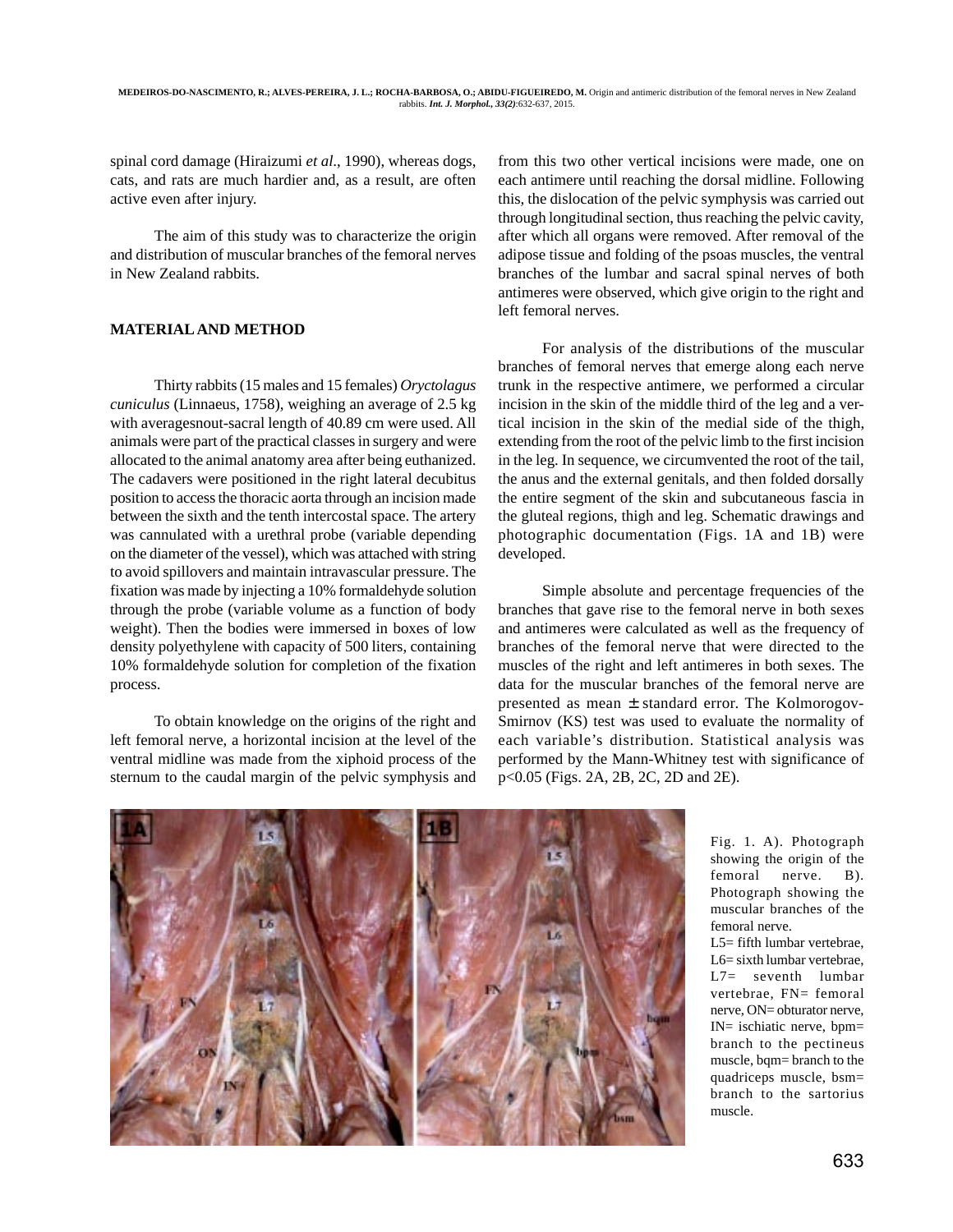**MEDEIROS-DO-NASCIMENTO, R.; ALVES-PEREIRA, J. L.; ROCHA-BARBOSA, O.; ABIDU-FIGUEIREDO, M.** Origin and antimeric distribution of the femoral nerves in New Zealand rabbits. *Int. J. Morphol., 33(2)*:632-637, 2015.



Fig. 2. Values of the distribution of the muscular branches of the femoral nerve in both sexes and in both antimeres. A) total branches of the femoral nerve in females and males in both antimeres, B) branches of the femoral nerve in females in both antimeres, C) branches of the femoral nerve in males in both antimeres, D) branches of the femoral nerve in the right antimere of females and males and E) branches of the femoral nerve in the left antimere of females and males.

To check whether the distribution of observed frequencies for the 30 animals examined was in agreement with the theory, we applied the c2 test (chi-square), at a significance level of 5%, to test the null hypotheses that the sources of nerves do not depend on the sex of the animal or the antimere.

This publication is part of the project entitled "Systemic and Topographical Anatomy of the Rabbit: A study aimed at surgical, radiological and experimental practices", which was approved by the research ethics committee of Rio de Janeiro Federal Rural University (Process number 23083.002379 / 2007- 08).

## **RESULTS**

**Origin**. In males, the femoral nerve originated from the ventral branches of the fourth, sixth and seventh lumbar spinal nerves in seven animals (46.67%), from the ventral branches of the fifth and sixth lumbar spinal nerves in two animals (13.33%), from the ventral branch of the fifth lumbar spinal nerve in one animal (6.67%), from the ventral branches of the fifth, sixth and seventh lumbar spinal nerves in three animals (20.00%), from the ventral branches of the fourth and fifth lumbar spinal nerves in one animal (6.67%), and from the ventral branches of the fifth and seventh lumbar spinal nerves in one animal (6.67%).

634

In females, the femoral nerve originated from the ventral branches of the fourth, sixth and seventh lumbar spinal nerves in four animals (26.67%), from the ventral branches of the fifth and sixth lumbar spinal nerves in two animals (13.33%), from the ventral branch of the fifth lumbar spinal nerve in one animal (6.67%), from the ventral branches of the sixth and seventh lumbar spinal nerves in three animals (20.00%), from the ventral branches of the fifth, sixth and seventh lumbar spinal nerves in four animals (26.67%), and from the ventral branches of the fourth and seventh lumbar spinal nerves in one animal (6.67%). No significant differences between the frequencies of the origin of the femoral nerve concerning sex and antimere were observed.

**Distribution**. The results concerning the distribution of the muscular branches of the femoral nerve in both antimeres and sexes are presented in Tables I and II.

## **DISCUSSION**

**Origin of the femoral nerve**. According to Getty (1986), the femoral nerve in ruminants is formed by the ventral branch of L5, and may have contributions from L4 and L6. In sheep, usually its fibers are derived from the ventral branches of L5 and L6, and in goats from the ventral branches of L5 with variable participation of L4. These results partially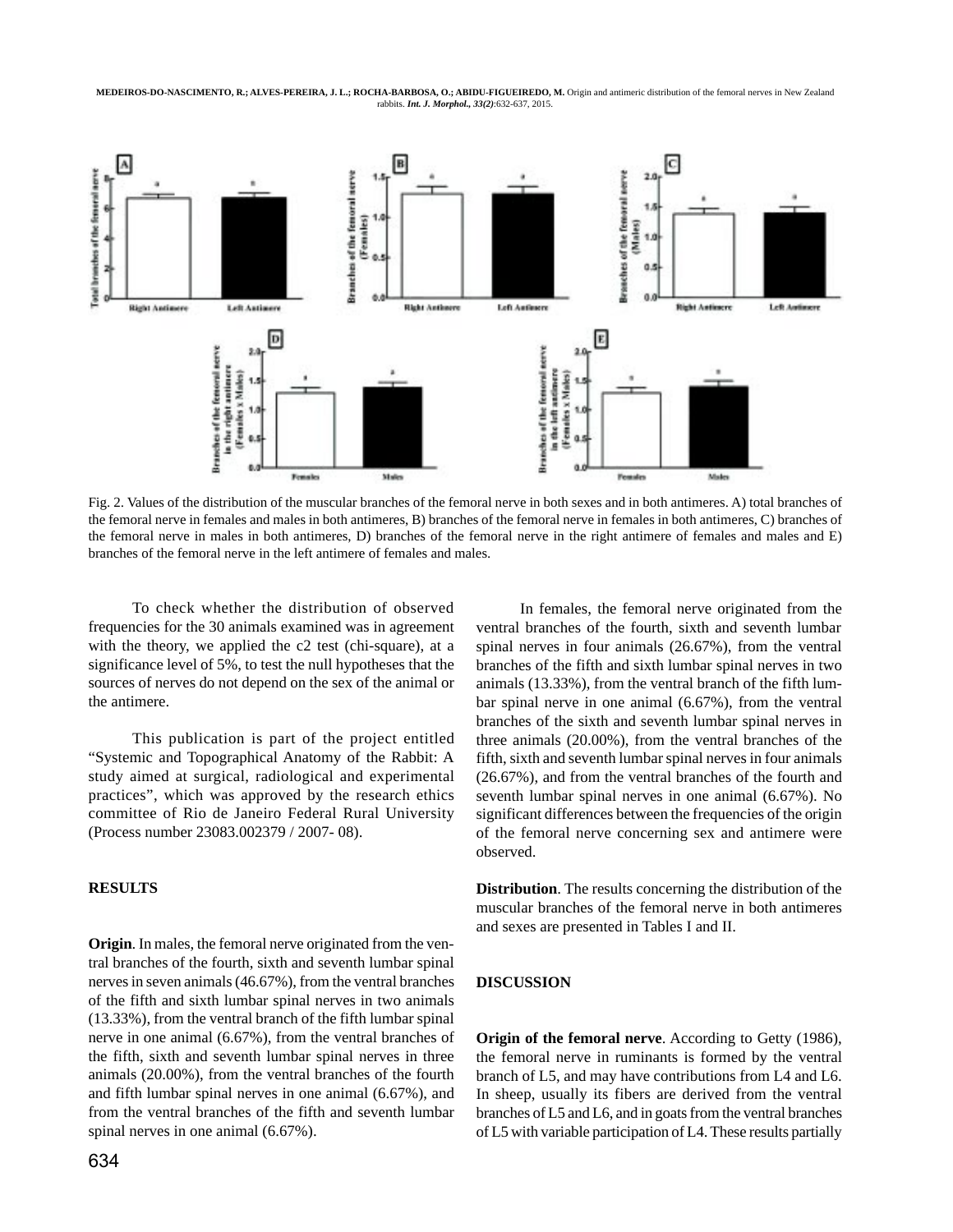| Muscles         |                |           | Psoas major |            |   |             | Psoas minor    |            |                | Quadriceps |                |            |   |              | <b>Sartorius</b> |              |              | Pectineus  |                     |            |
|-----------------|----------------|-----------|-------------|------------|---|-------------|----------------|------------|----------------|------------|----------------|------------|---|--------------|------------------|--------------|--------------|------------|---------------------|------------|
| Antimeres       |                | $\approx$ |             |            |   | $\approx$   |                |            |                | ≃          |                |            |   | ≃            |                  |              |              | $\approx$  |                     |            |
| <b>Branches</b> | Ę              | SPF       | ĄF          | <b>SPF</b> | E | SPF         | ĄF             | <b>SPF</b> | Ę              | <b>SPF</b> | ĄF             | <b>SPF</b> | Ę | <b>SPF</b>   | Ę                | <b>SPF</b>   | $\mathbf{A}$ | SPF        | Ę                   | SPF        |
|                 |                | 60.0      |             | 46.6       |   | 46.6        |                | 40.0       |                | 40.0       |                | 26.6       |   | $\mathbf{S}$ |                  | $\mathsf{S}$ |              | 93.3       | 51                  | $\approx$  |
|                 |                |           |             | 3.3        |   | 13.3        |                | 40.0       |                | 40.00      |                | 33.3       |   |              |                  |              |              | 6.67       |                     |            |
|                 |                |           |             | 6.6        |   | 13.3        |                | 6.67       |                | 13.3       |                | 40.0       |   |              |                  |              |              |            |                     |            |
|                 |                |           |             |            |   | 6.67        |                |            |                | 6.67       |                |            |   |              |                  |              |              |            |                     |            |
| Absent          |                | .<br>W    |             | 53.3       |   | 20.0        |                | 3.3        |                |            |                |            |   |              |                  |              |              |            |                     |            |
| Muscles         |                |           | Psoas major |            |   | Psoas minor |                |            |                | Quadriceps |                |            |   | Sartorius    |                  |              |              | Pectineus  |                     |            |
| Antimeres       |                | ≃         |             |            |   |             |                |            |                | ≃          |                |            |   | ≃            |                  |              |              | $\approx$  |                     |            |
| <b>Branches</b> | $\mathbf{A}$ F | SPF       | Ę           | <b>SPF</b> | E | <b>SPF</b>  | $\mathbf{A}$ E | <b>SPF</b> | $\mathbf{A}$ F | <b>SPF</b> | $\mathbf{A}$ F | <b>SPF</b> | Ę | SPF          | Ę                | <b>SPF</b>   | $\mathbf{A}$ | <b>SPF</b> | Ę                   | <b>SPF</b> |
|                 |                | 46.6      |             | 66.6       |   | 53.3        |                | 60.0       |                | 6.6        |                |            |   |              |                  | 80.0         |              | $\infty$   | $\mathbf{\epsilon}$ | 80.0       |
|                 |                | 26.6      |             | ن<br>س     |   | 33.3        |                | 20.0       |                | 53.3       |                | 40.0       |   |              |                  | 20.0         |              |            |                     |            |
|                 |                | 6.6       |             |            |   | 6.6         |                | 6.6        |                | 40.0       |                | 60.0       |   |              |                  |              |              |            |                     |            |
|                 |                |           |             | 6.67       |   |             |                |            |                |            |                |            |   |              |                  |              |              |            |                     |            |
| Absent          |                | 20.0      |             |            |   | 9.9         |                | 13.3       |                |            |                |            |   |              |                  |              |              |            |                     | 20.0       |

**MEDEIROS-DO-NASCIMENTO, R.; ALVES-PEREIRA, J. L.; ROCHA-BARBOSA, O.; ABIDU-FIGUEIREDO, M.** Origin and antimeric distribution of the femoral nerves in New Zealand rabbits. *Int. J. Morphol., 33(2)*:632-637, 2015.

match those obtained in the present study, in which there were also contributions from the ventral branches of L7.

Silva *et al*. (2011), in a study of the origin of the femoral nerve in crossbreed sheep, found that the femoral nerve originated from the ventral branches of L4 to L6 in both antimeres, from L6 in 3.3% of specimens in the left antimere and 6.6% in the right, from L4 and L5 in 23.3% in both antimeres and from L5 and L6 in 73.3% in the left and 70% in the right. Again, those results are in part similar to that seen in this study regarding the origin of the ventral branches, although we did not observe the origin in L6. Differences were also observed regarding the percentage frequency.

Moraes *et al*. (2008) dissected 30 equine fetuses and observed that the right and left femoral nerves originated from the third, fourth, fifth and sixth lumbar ventral branches, and that in 20 fetuses (66.67%), this nerve originated from the fourth and fifth lumbar ventral branches, in seven (23.33%) from the third, fourth and fifth, in two (6.67%) from the third and fourth and in one (3.33%) from the fourth, fifth and sixth branches. However, in the present study in rabbits the origin was not found from L3, a finding also reported by Silva *et al*. in crossbreed sheep.

Lizardo *et al*. (2009) studied the origin and distribution of the femoral nerve in fetuses of crossbreed zebu cattle and found that the right and left femoral nerves originated from the ventral branches of L4, L5 and L6 in 14 animals (46.7%), from L4 and L5 in 13 cases (43.3%) and L5 and L6 in three cases (10%), similar to that observed in this study in rabbits and to the results obtained by Silva *et al*. in crossbreed sheep concerning the ventral branches, but different in percentage frequencies.

Aydin (2009) observed that in the porcupine (*Hystrix cristata*), the femoral nerve originated mainly from the ventral branches L2 and L3, with contributions from T15 and L1, different from that observed in the present investigation.

Cardoso *et al*. (2013) studied the composition of the lumbosacral plexus of the collared anteater (*Tamandua tetradactyla*) and observed the contribution of lumbar branches (L1-L3) in all studied specimens, and also the participation of T18 in 75% of them in the formation of the femoral nerve. This formation resembles that of the porcupine (T15, L1-L3) (Aydin), and differs from that observed in rabbits of this study.

Oliveira *et al*. (2008) observed that in the cavy (*Galea spixii*), the femoral nerve originated from the ventral roots of L5 and L6, similar to that observed by Tonini *et al*. (2014) in the paca (*Cuniculus paca*) and partly similar to the results found in the present investigation.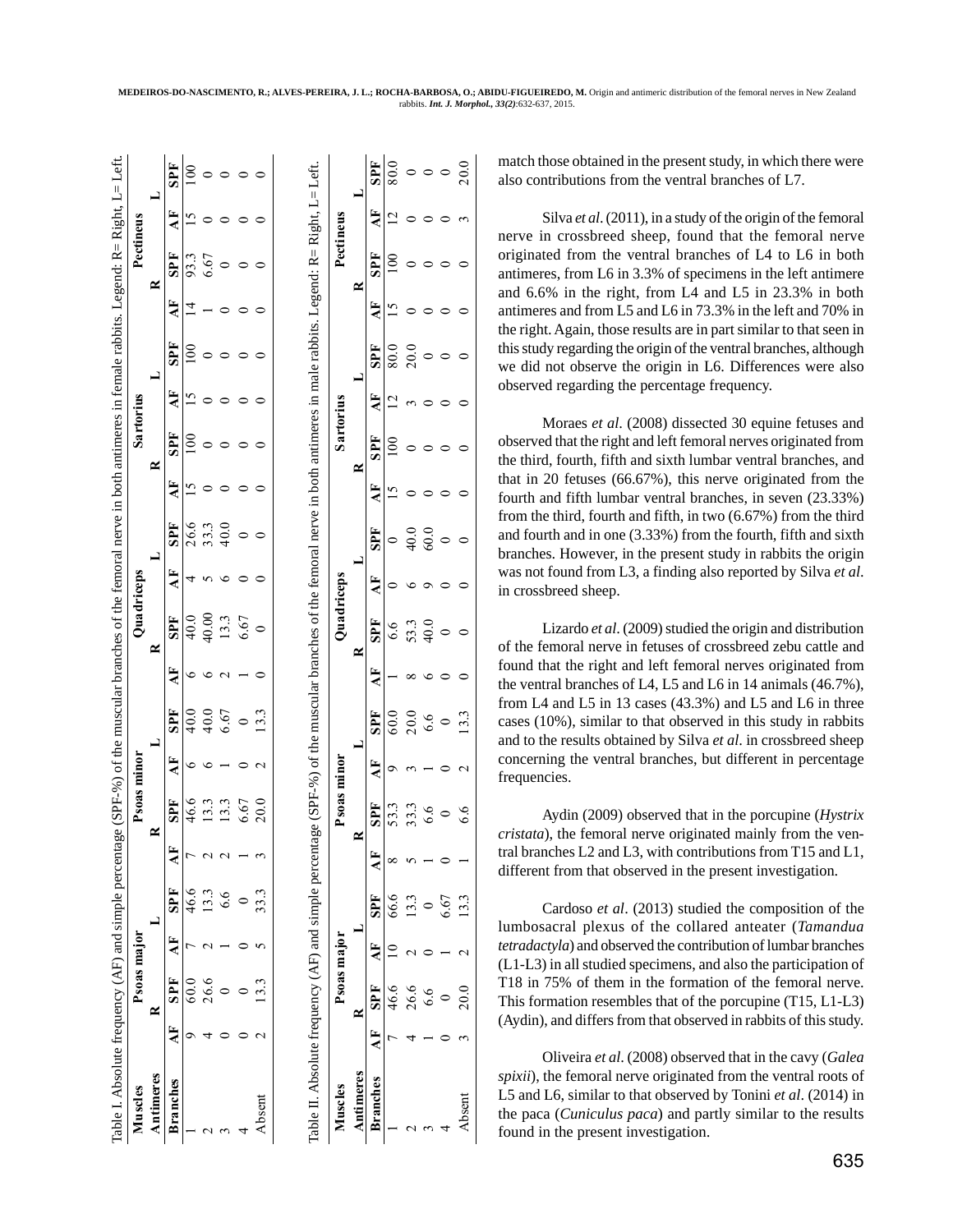Martinez-Pereira & Rickes (2011) observed that in the chinchilla (*Chinchilla lanigera*), the femoral nerve originated from the ventral roots of L4 and L5, in part similar to the results found in the present investigation (only in males).

de Castro *et al*. (2009) found in the fur seal (*Arctocephalus australis*) that this nerve arises from the union of segments L3 and L4, a different arrangement from that found in the present study.

Oliveira *et al*. (2011) observed that the origin of the femoral nerve in the rock cavy (*Kerodon rupestris*) in general changed between the fourth, fifth, sixth and seventh lumbar spinal nerves, presenting symmetry at the source between the right and left antimeres in 80% and asymmetry in 20% of specimens, resembling in part the results obtained in this study.

In a study of the morphology of the lumbosacral plexus of the ocelot (*Leopardus pardalis*), Lopes *et al*. (2012) observed that at the L4 level there was formation of the femoral nerve, resembling in part the results obtained by us.

Souza *et al*. (2013) studied the branches of the femoral nerves in the giant anteater (*Myrmecophaga tridactyla*) and found that the origins in the right and left antimeres occurred from ventral branches of the first, second and third lumbar spinal nerves. However, Cruz *et al*. (2014), also analyzing the giant anteater (*Myrmecophaga tridactyla*), observed participation of thoracic segments (T15, T16) in the formation of the femoral nerve. This arrangement resembles that of the porcupine (Aydin) and the collared anteater (Cardoso *et al*.) but differs from that observed in rabbits here.

**Muscular branches**. Moraes *et al*. in a research conducted with equine fetuses found that in 100% of fetuses dissected the femoral nerve was distributed in the lateral, medial, intermediate vastus and femoral rectus muscles, resembling in part the results obtained in this study, where the right and left femoral nerves issued varied branches to major and minor psoas, sartorius, pectineus and femoral quadriceps muscles.

In a study with fetuses of crossbreed zebu cattle, Lizardo *et al*. observed that the femoral nerve spread through the psoas major  $(100\%)$ , iliac  $(100\%)$ , pectinal  $(56.7\%)$ , and femoral quadriceps (100%) muscles, and emitted the saphena nerve, which gave branches to the pectinal (43.3%) and sartorius (100%) muscles and continued distally along the saphena artery and vein to divide into the medial face skin of the knee and leg of both antimeres.

In the rock cavy (*Kerodon rupestris*), Oliveira *et al*. (2011) observed that the femoral nerves issued various branches to the iliac, femoral quadriceps, sartorius and

pectineus muscles, resembling in part the results obtained in the present investigation regarding branches to the major and minor psoas muscles.

Martinez-Pereira & Rickes observed that in the chinchilla (*Chinchilla lanigera*), the femoral nerves issued varied branches to the major and minor psoas, femoral quadriceps, gracilis, pectineus and sartorius muscles, resembling in part the results obtained in the present investigation, and those obtained by Lopes *et al*. in a study of the morphology of the lumbosacral plexus of the ocelot (*Leopardus pardalis*).

de Castro *et al*. found in the fur seal (*Arctocephalus australis*) that these nerves issued varied branches to major and minor psoas, femoral rectus, external vastus and deep, gracilis and sartorius muscles, similar in part to the results obtained in the present investigation.

Finally, in the giant anteater *(Myrmecophaga tridactyla*), Souza *et al*. observed that the femoral nerves are distributed to the major and minor psoas, lateral and medial iliac, pectineus, magnus adductor, sartorius and femoral quadriceps muscles, similar in part to the results obtained by Oliveira *et al*. (2011) for the rock cavy (Kerodon rupestris) and for the rabbit in this study.

In conclusion, the femoral nerve issued in all animals, with varying branches to the major psoas, minor psoas, femoral quadriceps, sartorius and pectinate muscles. No significant differences between the frequencies of the source and muscular branches of the femoral nerve in relation to sex and antimeres were observed. The topographic knowledge of the femoral nerve provides important information for clinical and surgical practice of laboratory animals used as experimental models, as in the case of the rabbit.

**ACKNOWLEDGMENTS**. National Council of Technological and Scientific Development (CNPq) and Rio de Janeiro Research Foundation (FAPERJ). Prociência Program/UERJ.

**MEDEIROS-DO-NASCIMENTO, R.; ALVES-PEREIRA, J. L.; ROCHA-BARBOSA, O.; ABIDU-FIGUEIREDO, M.** Origen y distribución del nervio femoral e antimeres en conejos Nueva Zelanda. *Int. J. Morphol., 33(2)*:632-637, 2015.

**RESUMEN:** Se estudió el origen y distribución del nervio femoral de ambos antímeros en 30 conejos neozelandeses, 15 machos y 15 hembras. Los animales fueron recolectados después de su muerte natural y se fijaron en formaldehído al 10%. En los machos, el nervio femoral se originó a partir de los ramos ventrales del cuarto, sexto y séptimo nervios espinales lumbares en siete casos (46,67%); en tres casos (20%) desde los ramos ventrales del quinto,